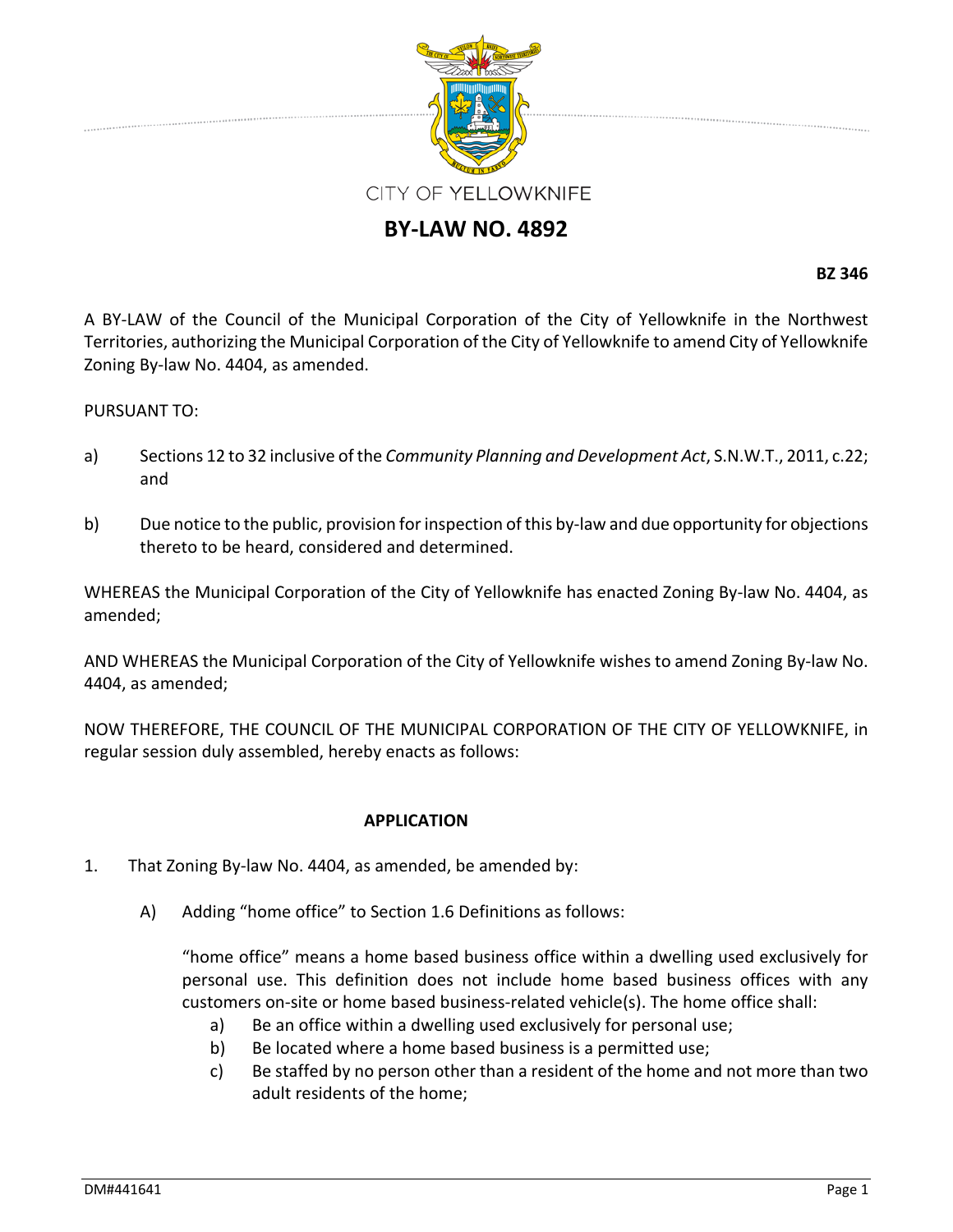- $d)$ Store any goods and articles associated with the home based business within approved structures on the lot and not be of a hazardous nature;
- Require no variation from the external appearance and residential character of land e) and buildings;
- $f$ Preserve the privacy and quiet enjoyment of adjacent dwellings;
- Generate no traffic or parking problems; g)
- h) Have no commercial vehicle(s) or vehicle(s) exceeding 4,400 kilograms gross vehicle weight used in conjunction with the home based business; and
- $i)$ Have no customers or patrons in attendance at any given time.
- B) Adding Section 3.2 (1) (p) as follows:

A home office as per Section 1.6 of this By-law for a home based business which does not contravene the requirements under Section 7.2(6) Home Based Business.

 $2.$ That the Mayor and City Administrator of the Municipal Corporation of the City of Yellowknife, or lawful deputy of either of them, are hereby authorized in the name and on the behalf of the Municipal Corporation of the City of Yellowknife, to execute all such forms of application, deeds, indentures, and other documents as may be necessary to give effect to this by-law and to affix thereto the corporate seal of the Municipal Corporation of the City of Yellowknife as the act and deed thereof, subscribing their names in attestation of such execution.

## **EFFECT**

3. That this by-law shall come into effect upon receiving Third Reading and otherwise meets the requirements of Section 75 of the Cities, Towns and Villages Act.

Read a First time this  $14$  day of  $14RCH$ , A.D. 2016.

Mayor